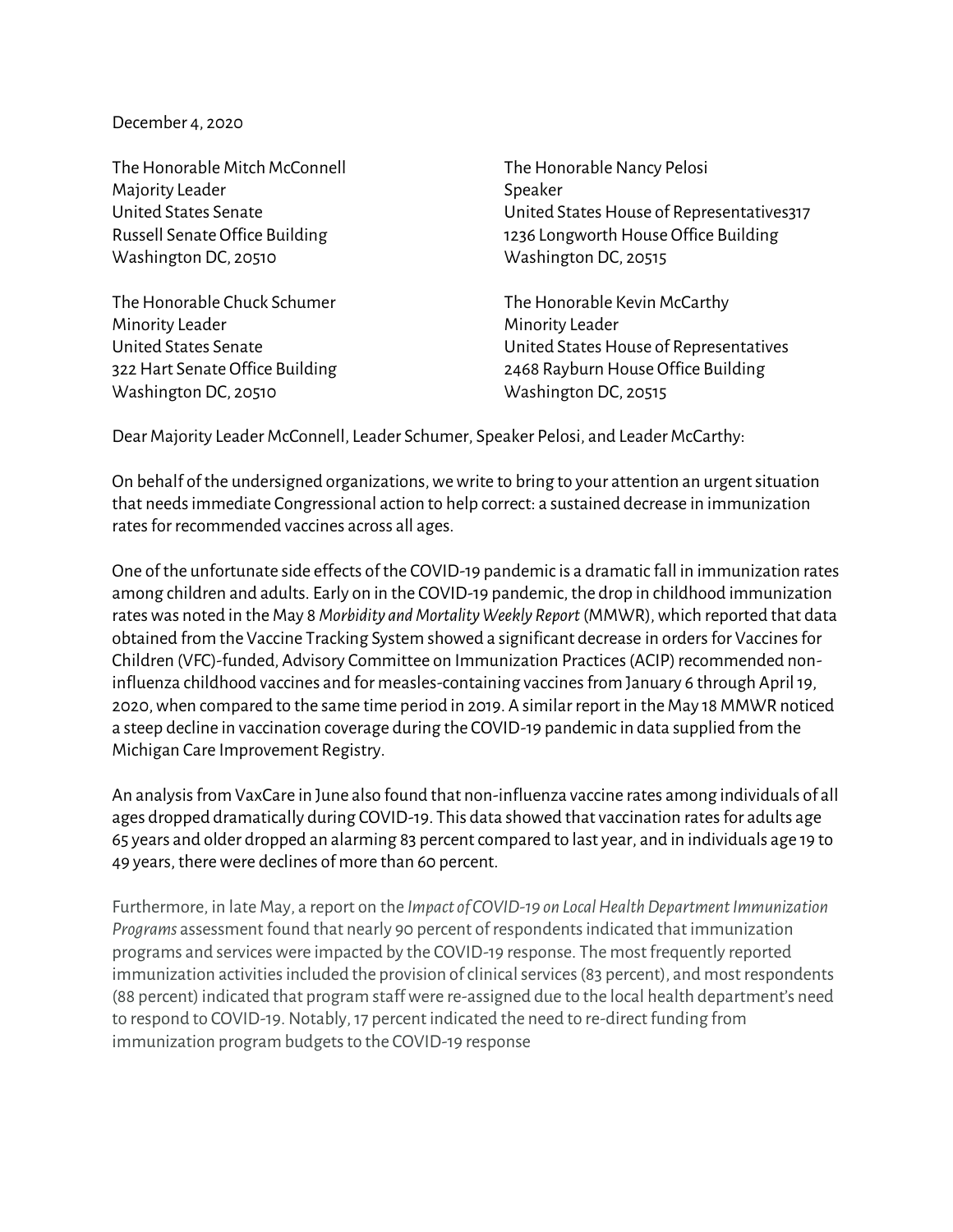While data shows that vaccination rates increased over the summer from their previous lows in the spring, they still have not rebounded to the previous year's level. In addition, as children returned to school in the fall, immunization rates have again fallen. New data just released from Blue Cross and Blue Shield show that there has been an estimated 26 percent decrease of those receiving the Measles, Mumps, Rubella (MMR) and the Diphtheria, Tetanus and Acellular Pertussis (DTaP) vaccines, while the Polio vaccine has dropped 16 percent. As children return to school this winter, we must be vigilant in maintaining vaccination rates.

Unfortunately, this decline in immunizations threatens herd immunity levels, which provide protection in a community to those who cannot be vaccinated themselves and raises the possibility of a secondary outbreak of infectious disease during the pandemic. To ensure that children, adolescents and adults are still receiving routine immunizations, there needs to be continued and strengthened investment in the existing immunization delivery system and sustained messaging on the importance of receiving their recommended vaccines, particularly for children attending school. This is also important in addressing declining immunization rates in Black communities and other communities of color. As such, the undersigned organizations urge Congress to include the *Community Immunity During COVID-19 Act* (S. 4737/H.R. 8061) in the next COVID-19 legislative package to develop, scale, and evaluate local initiatives to promote recommended vaccinations during this pandemic.

The *Community Immunity During COVID-19 Act* provides much needed funding to state and local public health departments to promote ACIP-recommended vaccinations during the COVID-19 public health emergency. It would do so by strengthening partnerships with local stakeholders such as health care providers and schools, disseminating information through online platforms including social media, and conducting outreach to promote health insurance options and immunization programs like Vaccines for Children, among other efforts. It would also fund the development and dissemination of vaccine counseling guidance for community immunization providers to be able to effectively communicate with patients about a COVID-19 vaccine once one has been approved.

In addition, to counter any role that vaccine hesitancy may be playing in families not staying up to date with the recommended vaccine schedule, we also encourage Congress to include the *VACCINES Act* (H.R. 2862) in the next COVID-19 legislative package. The *VACCINES Act*was needed prior to the current coronavirus outbreak—and the current pandemic makes this bill especially crucial now. This legislation seeks to support research to better understand vaccine hesitancy, spread public awareness of the importance of vaccinations through a national public awareness campaign, and increase vaccination rates across the lifespan. Due to the spread of the COVID-19 virus, this legislation is needed now more than ever to help ensure fewer Americans are receptive to misinformation about the virus and any potential vaccine.

While it is understandable that Congress is focused on the promise of a COVID-19 vaccine, we cannot ignore the potential consequences of secondary outbreak of infectious disease during the pandemic. As such, we urge Congress to take immediate action to provide much needed funding to state and local public health departments to promote ACIP-recommended vaccinations during the COVID-19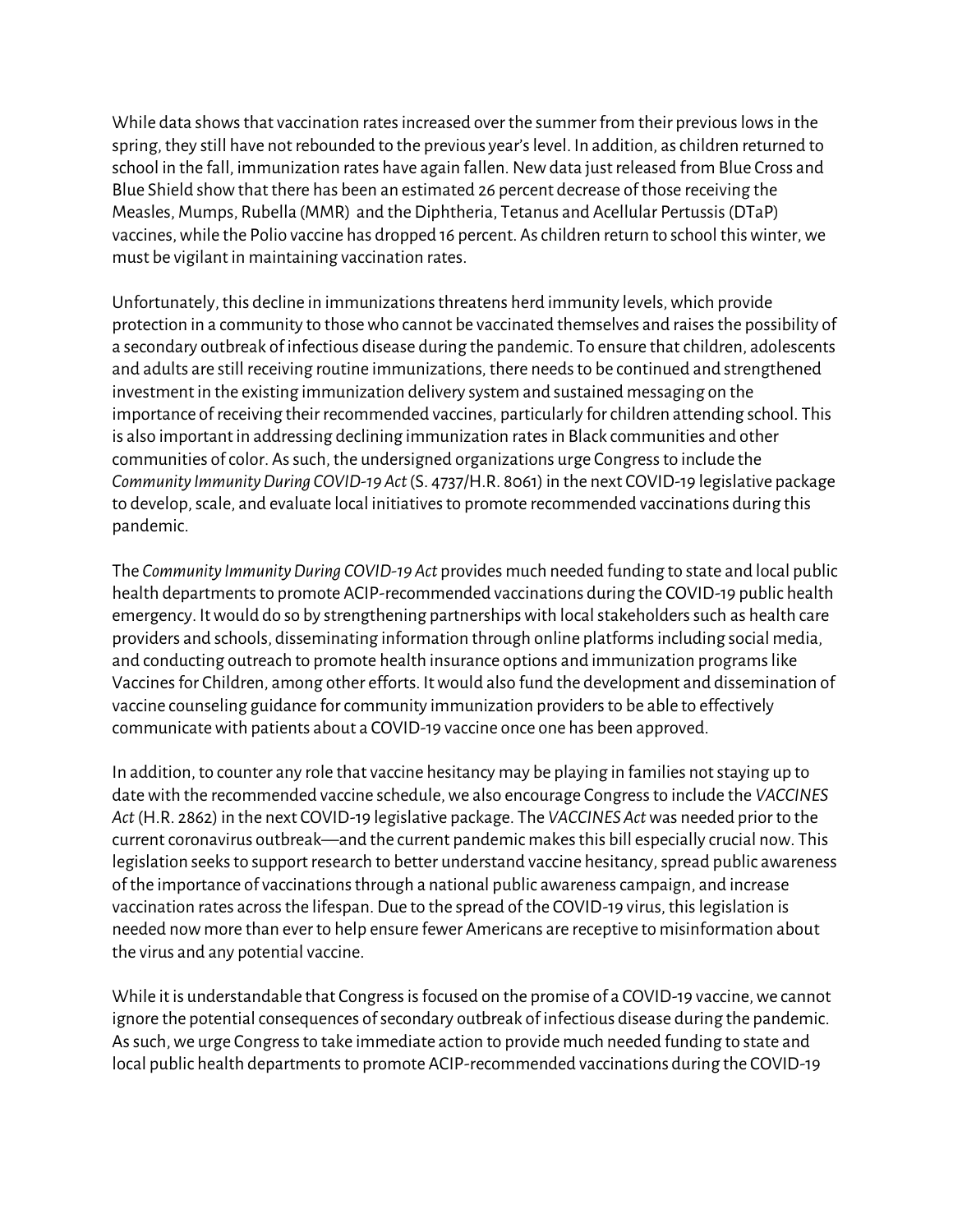public health emergency and to combat vaccine hesitancy that lowers the immunization rate for both routine vaccines and COVID-19 vaccines.

Sincerely,

## National Organizations

Academic Pediatric Association AIDS Alliance for Women, Infants, Children, Youth & Families American Academy of Family Physicians American Academy of Pediatrics American Association for Pediatric Ophthalmology and Strabismus American Association of Public Health Dentistry American Association on Health and Disability American College of Osteopathic Pediatricians American College of Obstetricians and Gynecologists American Institute of Dental Public Health American Lung Association American Pediatric Society American Public Health Association Association of Asian Pacific Community Health Organizations Association of Immunization Managers Association of Maternal & Child Health Programs Association of Medical School Pediatric Department Chairs Association of Schools and Programs of Public Health Association of State and Territorial Health Officials Biotechnology Innovation Organization (BIO) Bridge the Gap – SYNGAP Education and Research Foundation Catholic Health Association of the United States Child Welfare League of America Childhood Arthritis and Rheumatology Research Alliance Children's Defense Fund Children's Hospital Association Council of Administrators of Special Education Council of Pediatric Subspecialties Families Fighting Flu Global Healthy Living Foundation Hep B United Hepatitis B Foundation Immunization Action Coalition International Foundation for Autoimmune & Autoinflammatory Arthritis (AiArthritis) Lupus and Allied Diseases Association, Inc. National Association for Children's Behavioral Health National Association of County and City Health Officials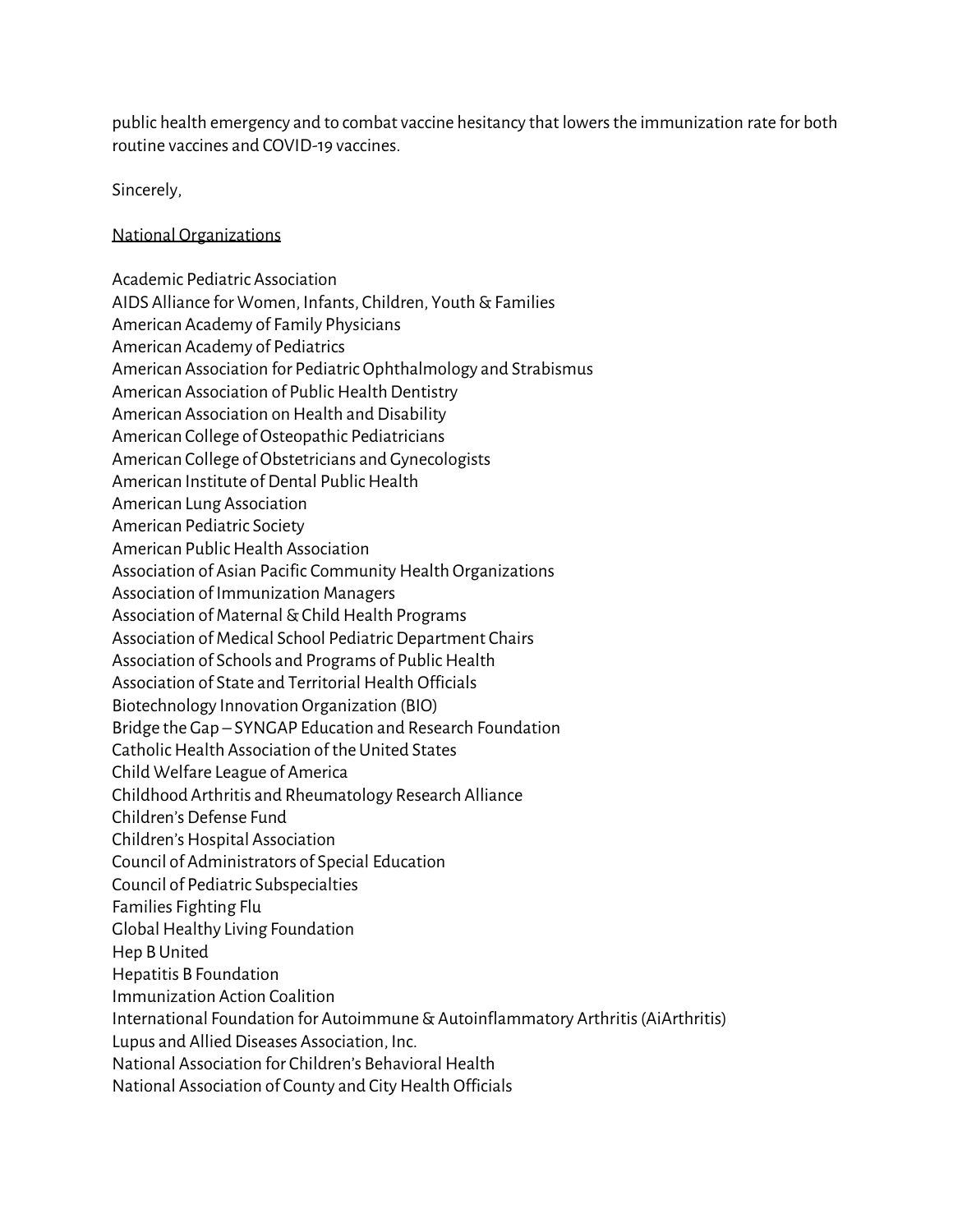National Association of Pediatric Nurse Practitioners National Association of School Nurses National Birth Defects Prevention Network National Coalition for Infant Health National Consumers League National Foundation for Infectious Diseases National Meningitis Association Nemours Children's Health System Organization of Teratology Information Specialists Pediatric Endocrine Society Pediatric Policy Council Pediatric Pulmonology Training Directors Association School-Based Health Alliance Society for Pediatric Research Society of Critical Care Medicine The Andrew McDonough B+ Foundation The Mended Hearts, Inc. Trust for America's Health Unity Consortium Vaccinate Your Family

## State and Local Organizations

Alliance for Immunization in Michigan Arizona Chapter, American Academy of Pediatrics Arizona Partnership for Immunization California Chapter 2, American Academy of Pediatrics California Chapter 3, American Academy of Pediatrics Center for Developing Minds (California) Children's Defense Fund (Texas) Children's Specialty Care Coalition (California) Children's Wisconsin Common Good Iowa Delaware Chapter, American Academy of Pediatrics Family Voices New Jersey Florida Chapter, American Academy of Pediatrics Hawaii Chapter, American Academy of Pediatrics Hep Free Hawaii Idaho Immunization Coalition Illinois Chapter, American Academy of Pediatrics Immunize Nevada Kansas Chapter, American Academy of Pediatrics Kentucky Chapter, American Academy of Pediatrics Langlade County Immunization Coalition (Wisconsin) Maine Chapter, American Academy of Pediatrics